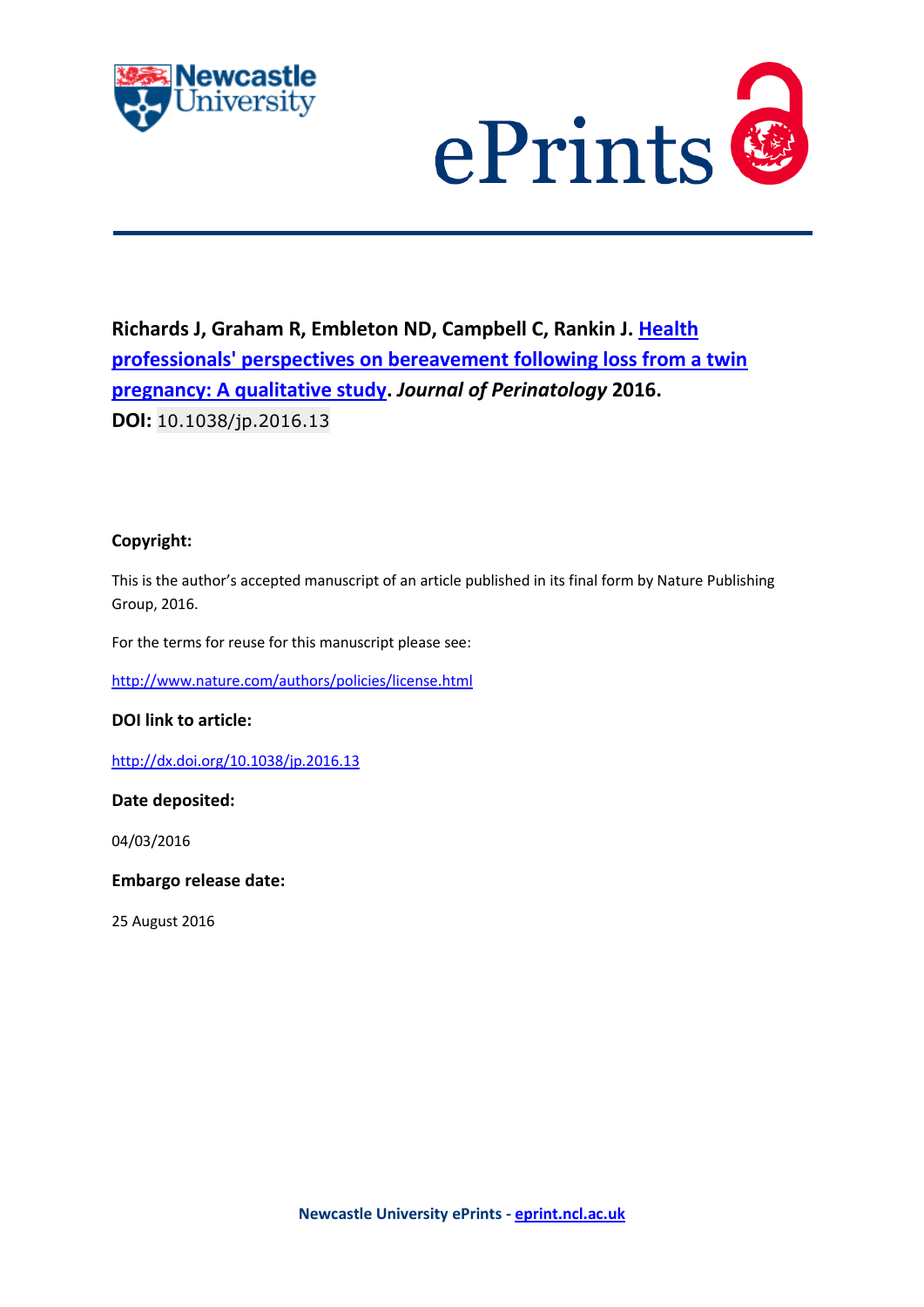# **Health professionals' perspectives on bereavement following loss from a twin pregnancy: A qualitative study.**

# **Judy Richards PhD<sup>1</sup> , Ruth H Graham PhD<sup>2</sup> , Nicholas D Embleton MD 1, 3 , Judith Rankin PhD <sup>1</sup> .**

# **Affiliations:**

1**.** Institute of Health & Society, Newcastle University, Baddiley-Clark Building, Richardson Road, Newcastle upon Tyne NE2 4HH. England.

2. School of Geography, Politics and Sociology, Newcastle University, Newcastle upon Tyne NE1 7RU. England.

3. Newcastle Hospitals NHS Foundation Trust, Newcastle Neonatal Service, Newcastle upon Tyne NE2 4HH. England

**Address correspondence to:** Professor Judith Rankin. Institute of Health & Society, Newcastle University, Baddiley-Clark Building, Richardson Road, Newcastle upon Tyne NE2 4HH. England. Email: [judith.rankin@ncl.ac.uk](mailto:judith.rankin@ncl.ac.uk) .Telephone: 0191 2085267. Fax: 0191 2224567.

**Running title**: Health professionals' perspectives on twin loss.

This study was funded by the Tiny Lives Trust. Registered Charity Number: 700510.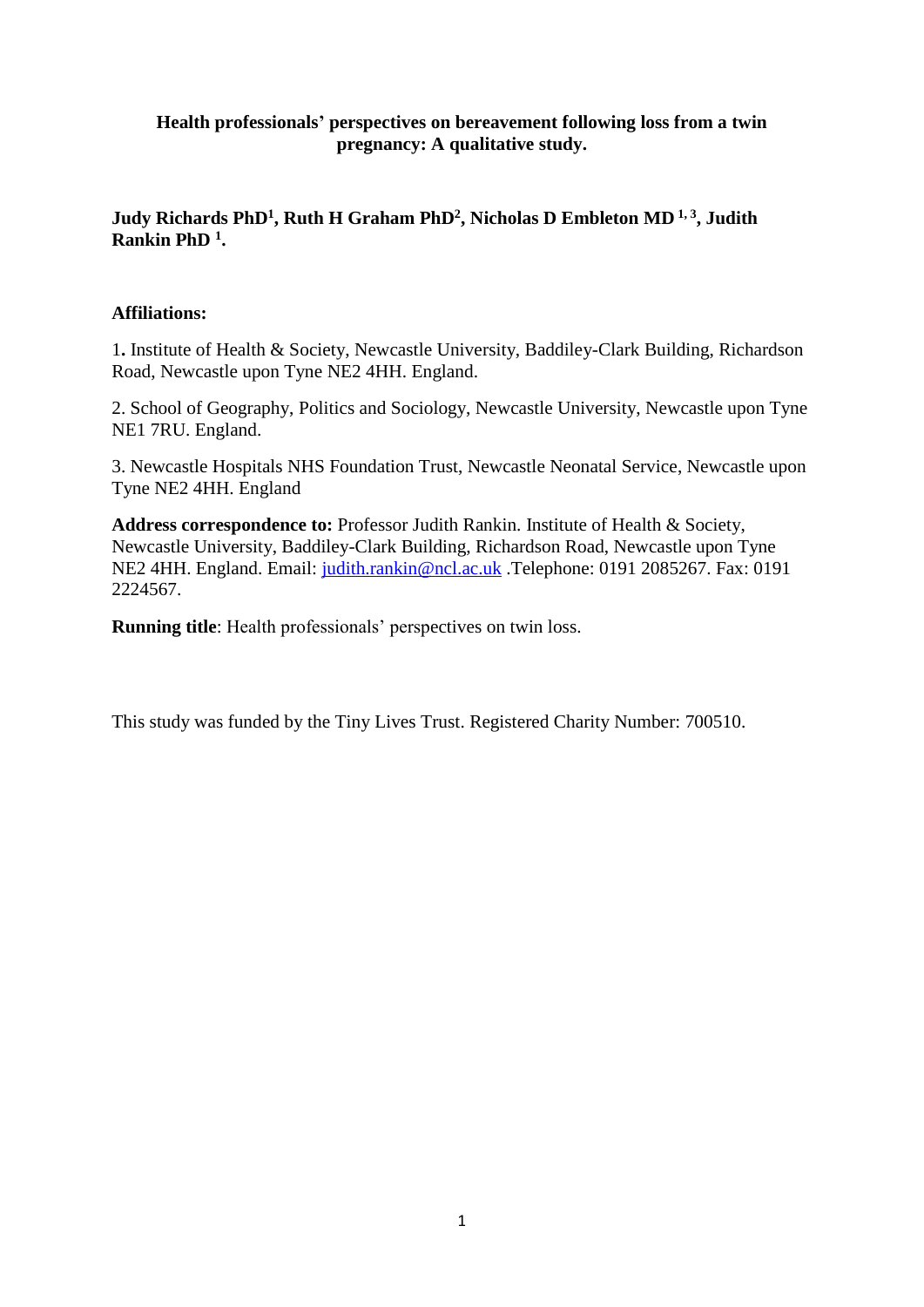#### **Abstract**

**Objective**: To provide an in-depth understanding of the perspectives of health professionals caring for parents who have lost a baby from a twin pregnancy, either during pregnancy or in the neonatal period.

**Study Design**: A qualitative study involving semi-structured interviews. Twenty-six health professionals were interviewed from maternity and neonatal departments in one hospital. Data were analysed using a generative thematic approach.

**Results:** Three main themes were identified from the data: health professionals' lack of confidence in their interactions with bereaved parents; their desire to learn more about bereavement; and a consideration of sensitive health care practices for bereaved parents.

**Conclusion:** Health professionals acknowledged that parents who experience the loss of a twin have specific needs, some of which can be addressed by relatively small changes to clinical practices and behaviours. They felt, however, that they needed education about bereavement in order to react more effectively to bereaved parents' needs.

#### **Introduction**

The emotional impact of perinatal loss upon parents has become widely acknowledged<sup>1, 2</sup>. There is also an increase in research focussing upon the attitudes, practices, and emotional impact upon the health professionals who care for them<sup>3-8</sup>. The importance of sensitive emotional care from health professionals is well documented as having a significant impact upon life-long memories formed by parents at the time of the loss of their baby<sup>9</sup>. The American Congress of Obstetricians and Gynaecologists guidelines urge sensitivity to the emotional state of the bereaved family<sup>10</sup>, whilst the UK National Institute for Health and Care Excellence guidelines<sup>11</sup> recommend an increase in psychological support for parents with a high risk pregnancy.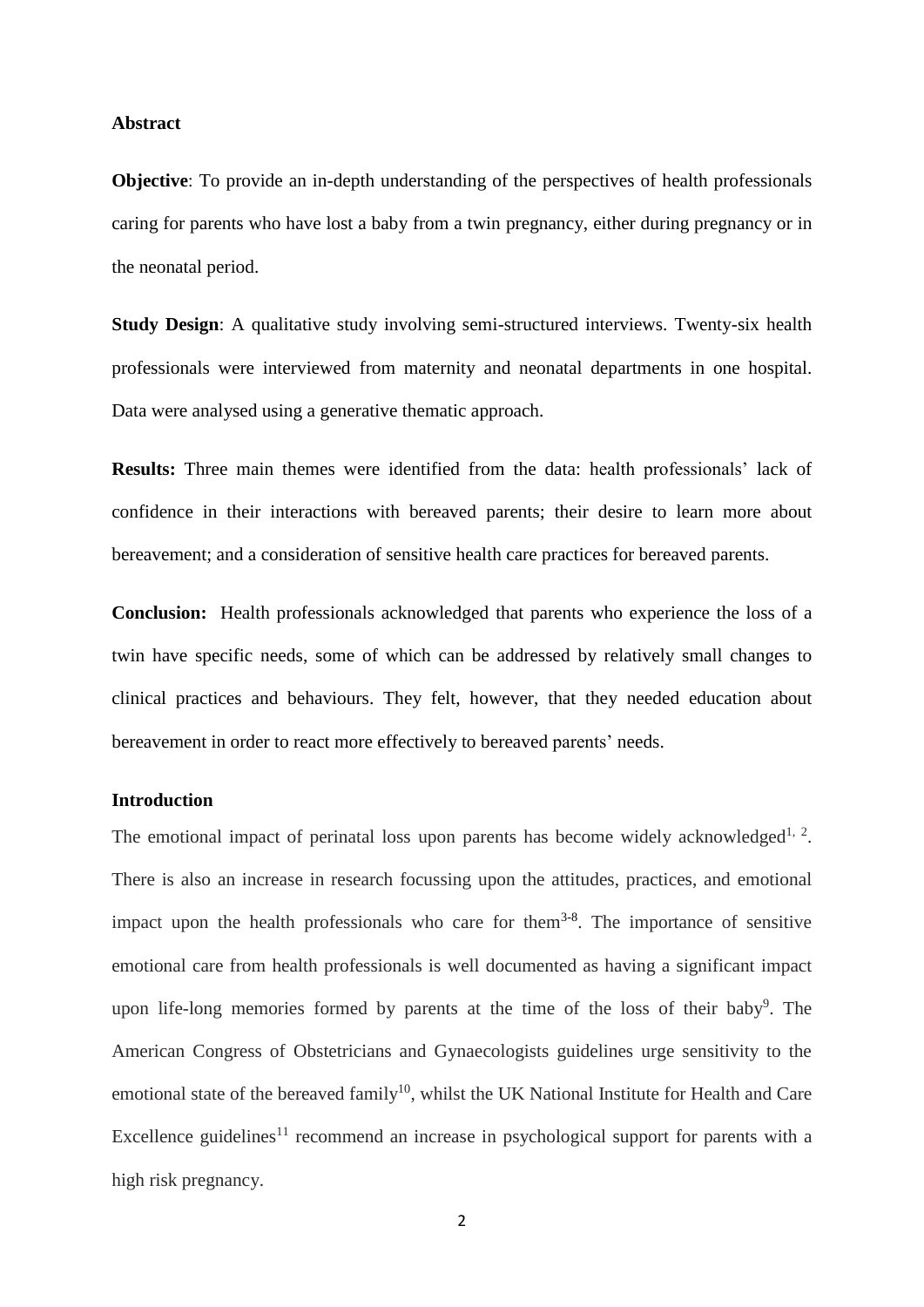There are fewer studies that focus specifically upon loss from a twin pregnancy. Those that do recognise the complexity of the loss but lack an in-depth qualitative analysis of the issues involved<sup>12-18</sup>. The challenges of dealing with the complexity of the parents' loss however, are acknowledged, '*whilst reflection is part of best practice and improving care, when reflection involves dealing with birth and death at the same time, the challenge can be immense.* 19 Existing research into the practices and attitudes of health professionals tends to be largely from the accounts of parents<sup>20</sup>. We undertook an in-depth qualitative study which explored the experiences of mothers who had lost a twin and also the health professionals who cared for them across a variety of clinical roles. Our previous paper from this study which focussed upon mothers' perspectives, reported that mothers valued very highly those health professionals who showed sensitivity to their loss, preserved the twin identity of the survivor and gave them time and space to talk about their deceased twin  $21$ . This paper reports the findings on health professionals' perspectives on caring for parents following a loss from a twin pregnancy.

#### **Materials, Subjects and Methods**

Participants were recruited from both a Neonatal Intensive Care Unit (NICU) and Fetal Medicine Department of a tertiary hospital in the North of England, UK. The centre is recognised as specialising in twin births and there is a dedicated specialist twin's midwife who supports parents with a twin or higher order pregnancy until the babies are born. The services of a social worker, a bereavement counsellor and a psychologist are also available at the centre.

Based on the data from the Northern Survey of Twin and Multiple Pregnancy, at the time of interviewing, about 540 annual twin pregnancies were recorded in women resident in the North of England and among them, about 140 twin pregnancies were delivered in the tertiary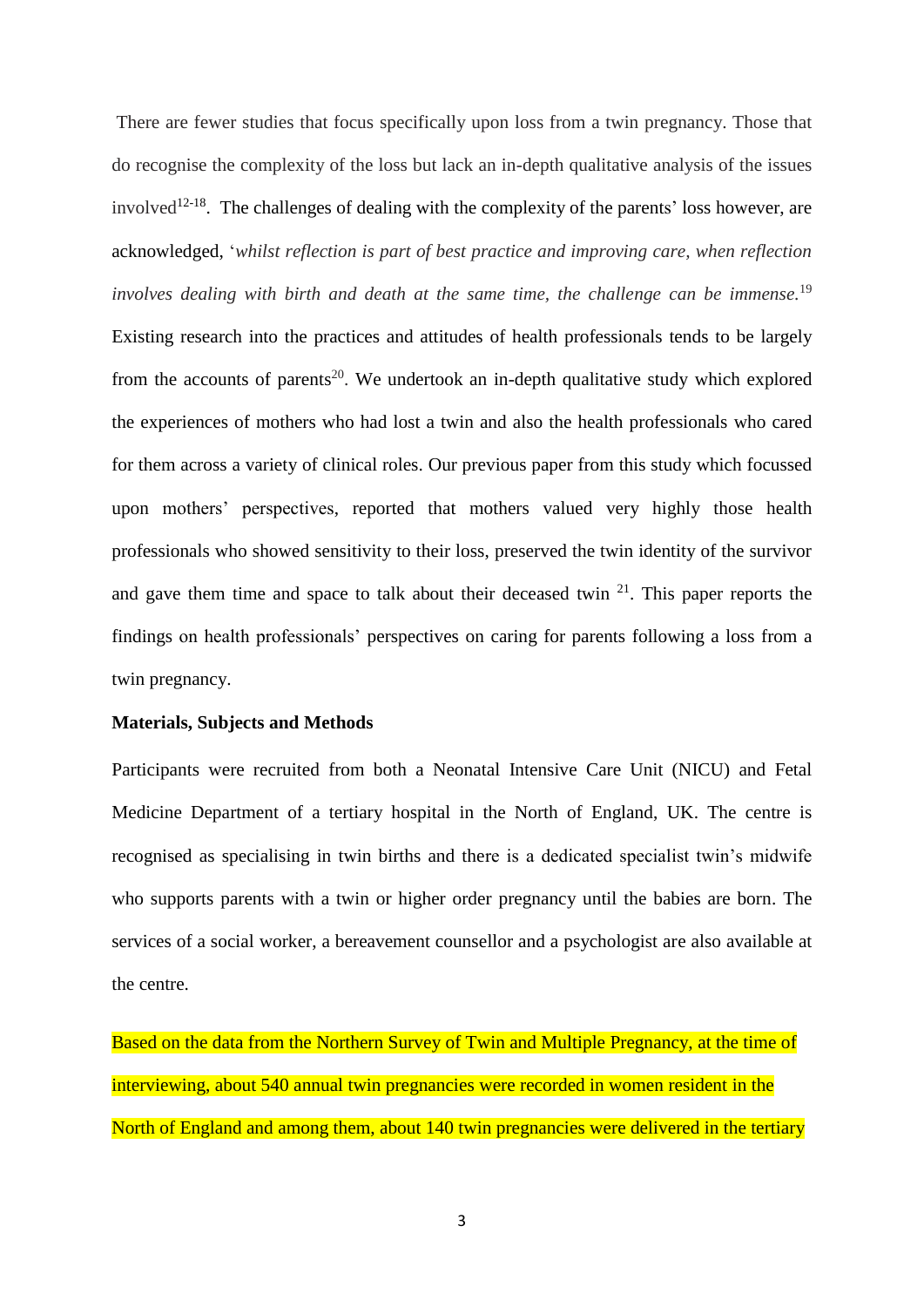hospital, of which about 15 pregnancies resulted in a death of one twin (either during pregnancy or in the first year of life)  $^{22}$ .

Our sample consisted of 26 health professionals from different disciplines who had cared for parents experiencing a loss from a twin pregnancy (including loss in utero, at birth or in the neonatal period). Purposive sampling was used in order to ensure that the participant group reflected diversity of possible experiences rather than a statistically representative sample<sup>23</sup>.

Prior to interview, written informed consent was obtained. The sample included: six midwives; six neonatal nurses; three neonatal nursery nurses; seven physicians (training grades and substantive appointments); and four allied health professionals. Recruitment continued until theoretical saturation was reached, that is when no more significant themes were emerging from the data $^{24}$ .

# **Interviews**

Semi-structured qualitative interviews were carried out with health professionals in a location convenient to them. The interview topic guide was generative in nature in that the questions provoked discussion rather than prompting definitive answers. The guide also provided flexibility, allowing participant's space to define issues that they regarded as significant, and to articulate their experiences in their own words.

#### **Data analysis**

The data were analysed using a generative thematic approach, which enables the production of an ordered collective picture of rich data.<sup>24</sup> The interview transcripts were analysed by two non-clinical research team members (JRi and RG) to ensure standardisation of thematic coding. Significant themes were extracted from the data. The research drew on some of the

4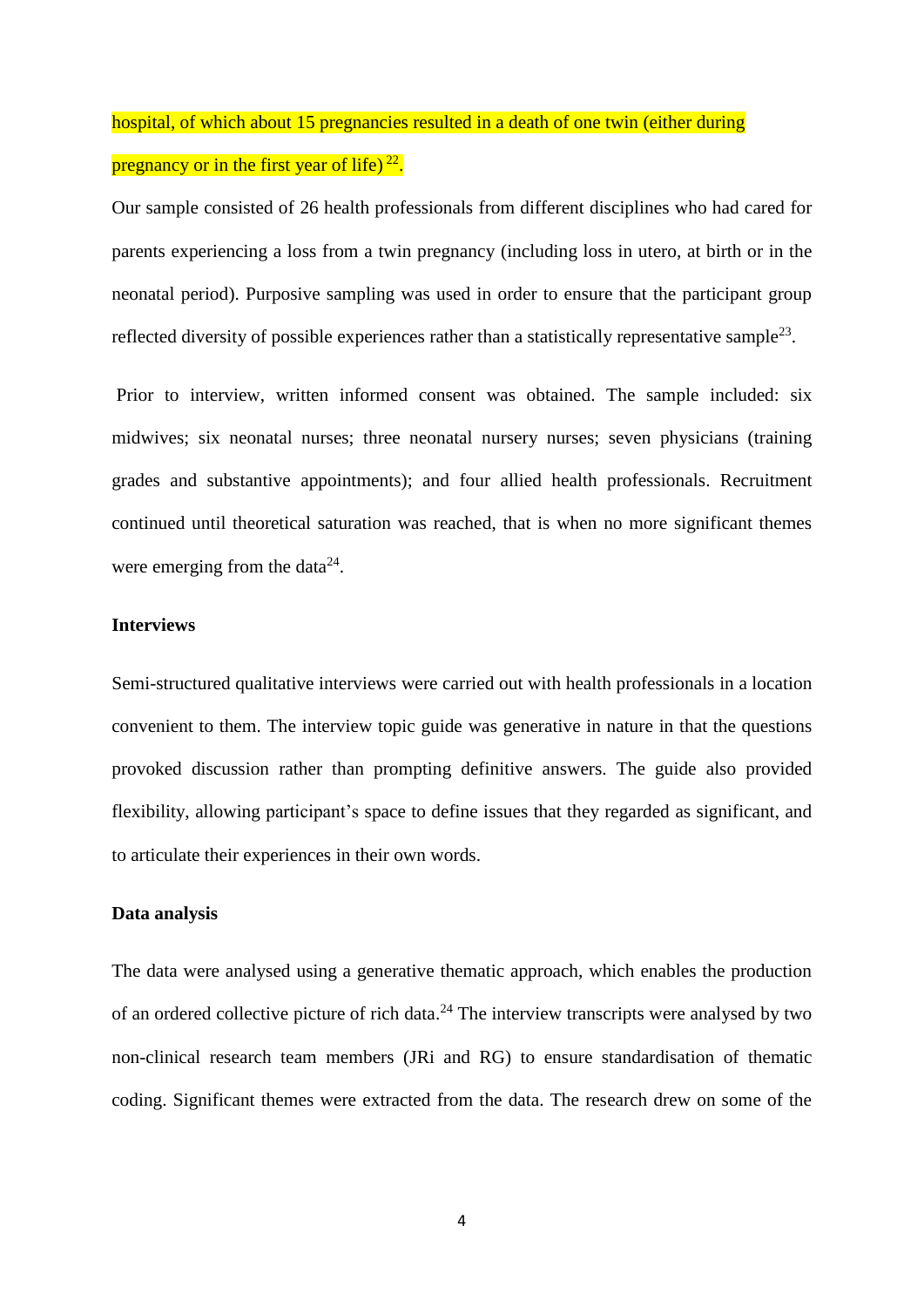principles associated with grounded theory, such as the data-led nature of the analysis, and the constant comparison approach to refining the coding of the data $24$ .

#### **Governance**

A favourable ethics approval was received from the County Durham and Tees Valley Research Ethics Committee (Reference: 11.NE.0058.)

## **Results**

Three overarching themes were identified from the data: Theme 1 focusses upon the management of daily conversations with bereaved parents in the clinical environment whilst their surviving baby is being cared for; Theme 2 highlights the perceived need of staff to understand and learn more about bereavement and trauma; and Theme 3 focusses upon how the perceived needs of bereaved parents can be accommodated within clinical practices which show sensitivity to their loss.

#### **1. Daily interactions with bereaved parents**

In contrast to provision of care for a singleton loss, many health professionals have regular and prolonged contact with parents following a loss of one or more babies from a twin pregnancy. After bereavement, parents may stay in, or visit, hospital for many weeks with a sick, often premature surviving twin. As a result, their emotional wellbeing at the time of bereavement, and in the weeks/months that follow, becomes part of the caring remit of health professionals. This was commonly identified by health professionals as a fundamental difference between caring for parents with a singleton loss and those who have a loss from a twin pregnancy.

Whilst all health professionals across a range of roles expressed confidence in the medical care surviving twins were receiving, they felt far less confident about addressing the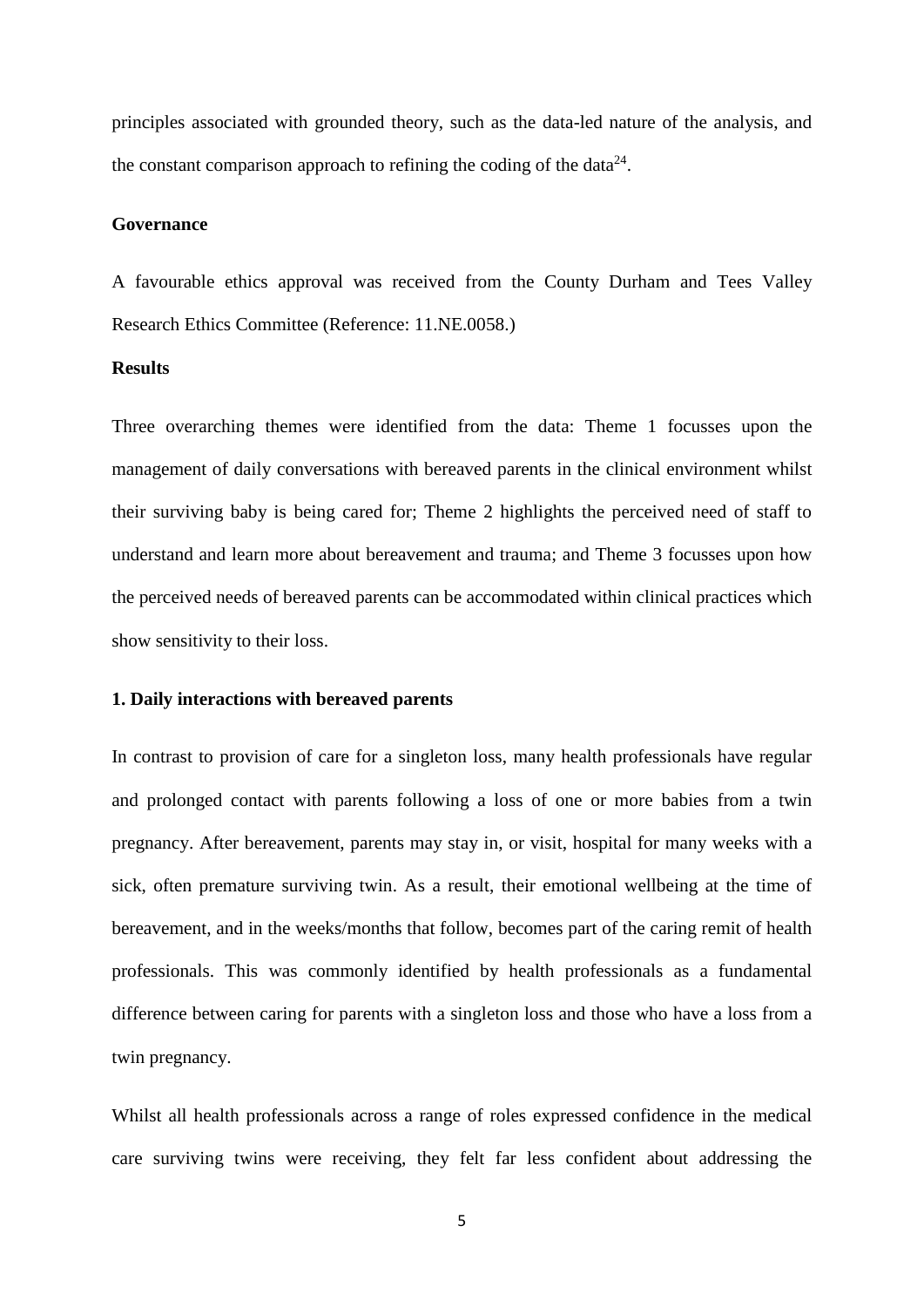emotional needs of grieving parents. Whilst death and bereavement was accepted as*, 'an inevitable part of the job*' *(Midwife),* many still felt awkward and unsure about how to manage their daily interactions with parents who had experienced a loss.

#### **i) Acknowledging bereavement**

Nurses often struggled with the issue of when and how to approach the subject of the bereavement with parents. The overwhelming concern was of causing further upset at a time when parents were not only traumatised by the loss of a baby, but also anxious about the likely outcome for the surviving baby. The majority of nursing staff said that they attempted to take the lead from parents themselves as to whether they wanted to talk about their loss. They felt, however, that they were often second guessing parents' emotional needs and felt anxious as to whether they were handling conversations about the loss effectively. Providing information for parents concerning support groups such as TAMBA (Twins and Multiple Births Foundation) or SANDS (Stillbirth and neonatal death charity) was rarely mentioned by nurses on the ward and wasn't recognised as standard practice.

Senior clinical staff often held a more confident view of nurses' ability to deal with bereavement. They acknowledged that certain nursing staff will feel more confident talking to bereaved parents, although many interactions would feel challenging. Finding the time to sit and talk to parents about their bereavement was also raised as an issue by a range of health professionals. On a large NICU, where neonatal death is not uncommon, having multiple conversations with bereaved parents can lead to, '*emotional burnout'* for staff.

## ii) **Maintaining the twin identity of the survivor**

It was suggested by some health professionals that, after the loss of a twin, the clinical emphasis tends to move quickly onto the care of the surviving sibling. This can give parents the impression that the twin identity of the survivor and subsequent parental grief has not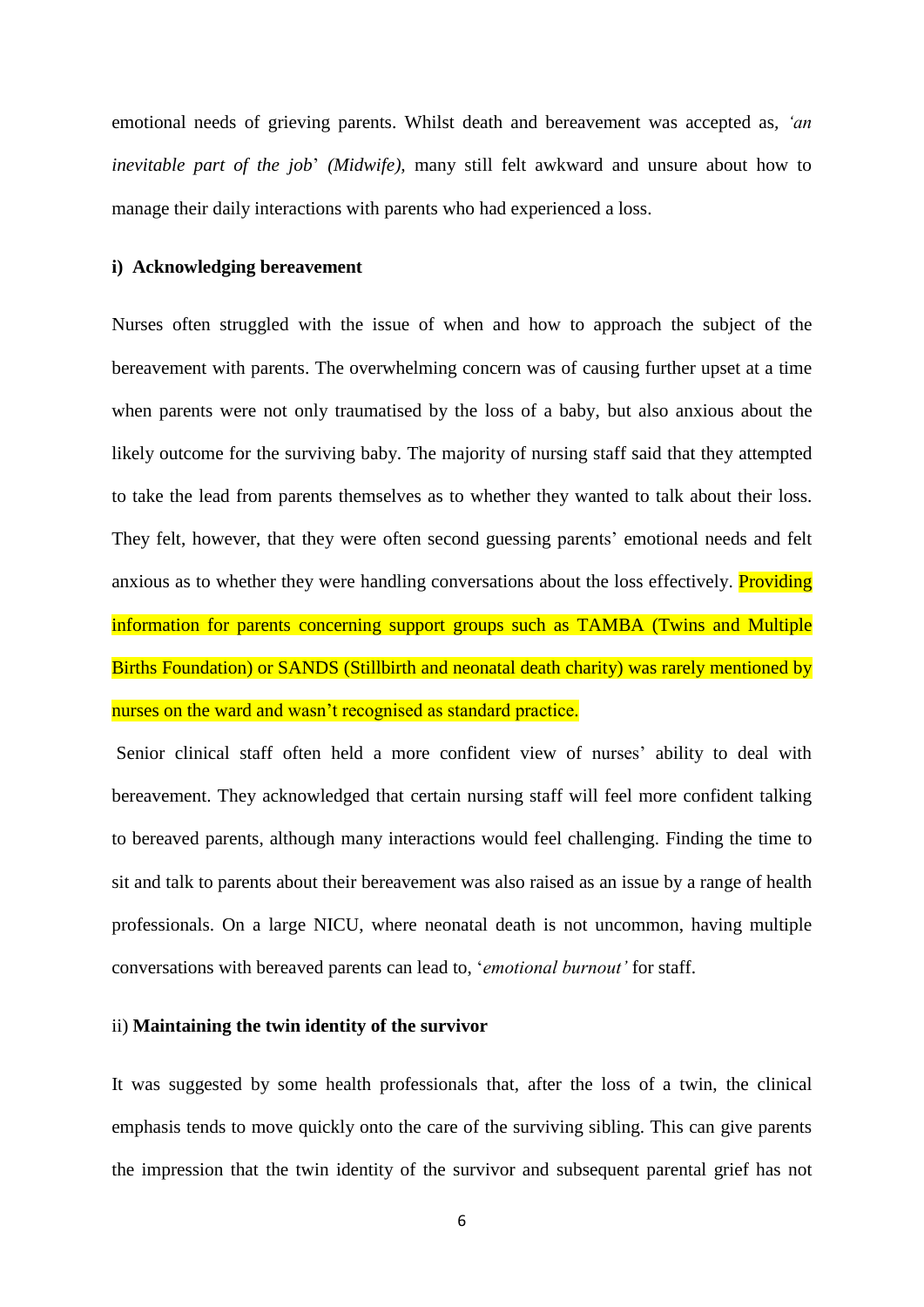been adequately recognised*.* Effective communication with bereaved parents and flexibility of approach was recognised as crucial in order to understand and respond to their emotional needs. It was acknowledged, however, that in contrast to a singleton loss, there could be a tendency to dilute sympathy for parents if there is one or more surviving siblings.

#### **2. Understanding bereavement and trauma**

Both senior and junior nursing staff expressed a strong desire to gain a deeper understanding of the complex range of emotions that parents who lose a twin are likely to encounter.

# **i) Complex grieving**

Health professionals across all roles recognised that parents who have lost a twin have complex emotional needs in that they are likely to feel joy and grief simultaneously. Whilst recognising the polarised emotions of bereaved parents, some suggested that it was sometimes easier to try and focus on the positive.

The stage in which parents lose a twin (in utero or in the neonatal period) was perceived to impact upon the emotional care that they received in hospital. A loss in utero may be followed by several more weeks or months of pregnancy. Midwives acknowledged how emotionally challenging it must be to carry a deceased baby for long periods until the babies are delivered, but suggested that health professionals (and often parents themselves) tend to focus upon the development and safe delivery of the surviving twin.

A loss of a live born baby during the neonatal period was often perceived as a more significant bereavement for parents. It was also suggested that the stage of loss will impact upon the complexity of grief in that with a prenatal loss, it was thought by some that parents have had time to grieve for their lost baby before the birth of the surviving baby.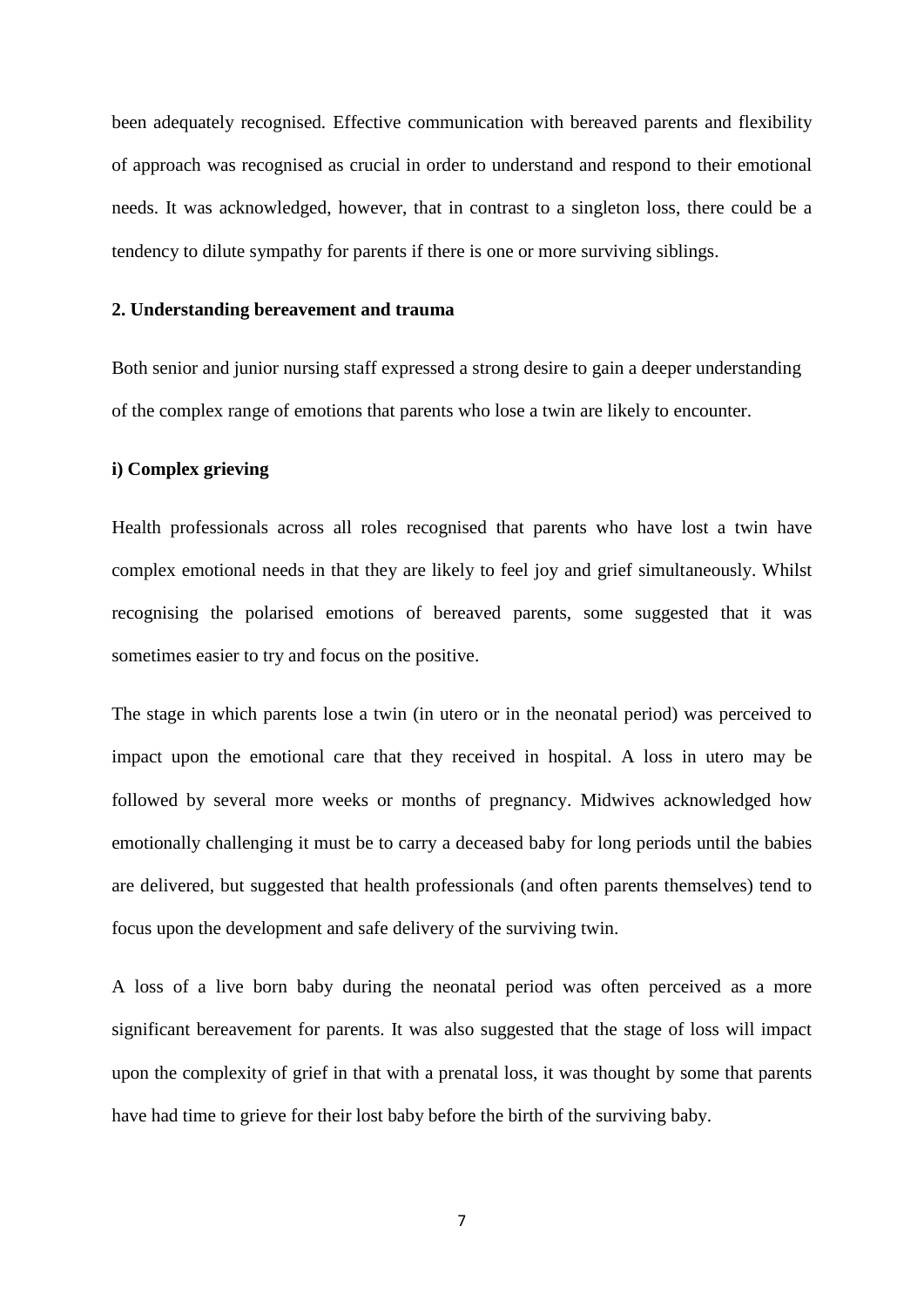#### **ii). Education and experience**

Many health professionals, in particular those in more junior roles, expressed a need for formal education about bereavement and trauma, and specialist training in order to understand more clearly the complex rollercoaster of emotions that parents experience when losing a baby from a twin pregnancy. Formal bereavement training and education, however, was not provided internally for staff. It was largely accepted however, that training alone would not provide a universal template for dealing with complex bereavement issues as parents' needs differ, and their needs will change over time. The value of experience was also acknowledged as a way of gaining more confidence and skill when interacting with parents.

The desire for training was partly fuelled by a perceived need to understand more fully how grief can impact upon parents' thoughts and actions whilst they are in hospital. The trauma of losing a baby could impede parents' ability to make decisions in respect of their surviving babies and also increase their anxiety concerning their babies' health. Parents with babies in a NICU environment have the added grief of not always being able to hold and bond with their babies as might happen for a well-baby<sup>26</sup>.

# **3. Sensitive care practices**

Alongside emotional support for parents, a number of practical steps were acknowledged which could reassure parents that health professionals were sensitive to their particular circumstances whilst caring for the surviving twin, although the application of these practices was often patchy. These included: remembering and using the name of the deceased baby in conversation with parents; making sure clinical staff practice effective handover and/or read medical notes thoroughly so that they are aware that the baby they are caring for has a deceased sibling; avoiding, where feasible, any significant medical interventions in relation to the surviving twin on the day of the funeral.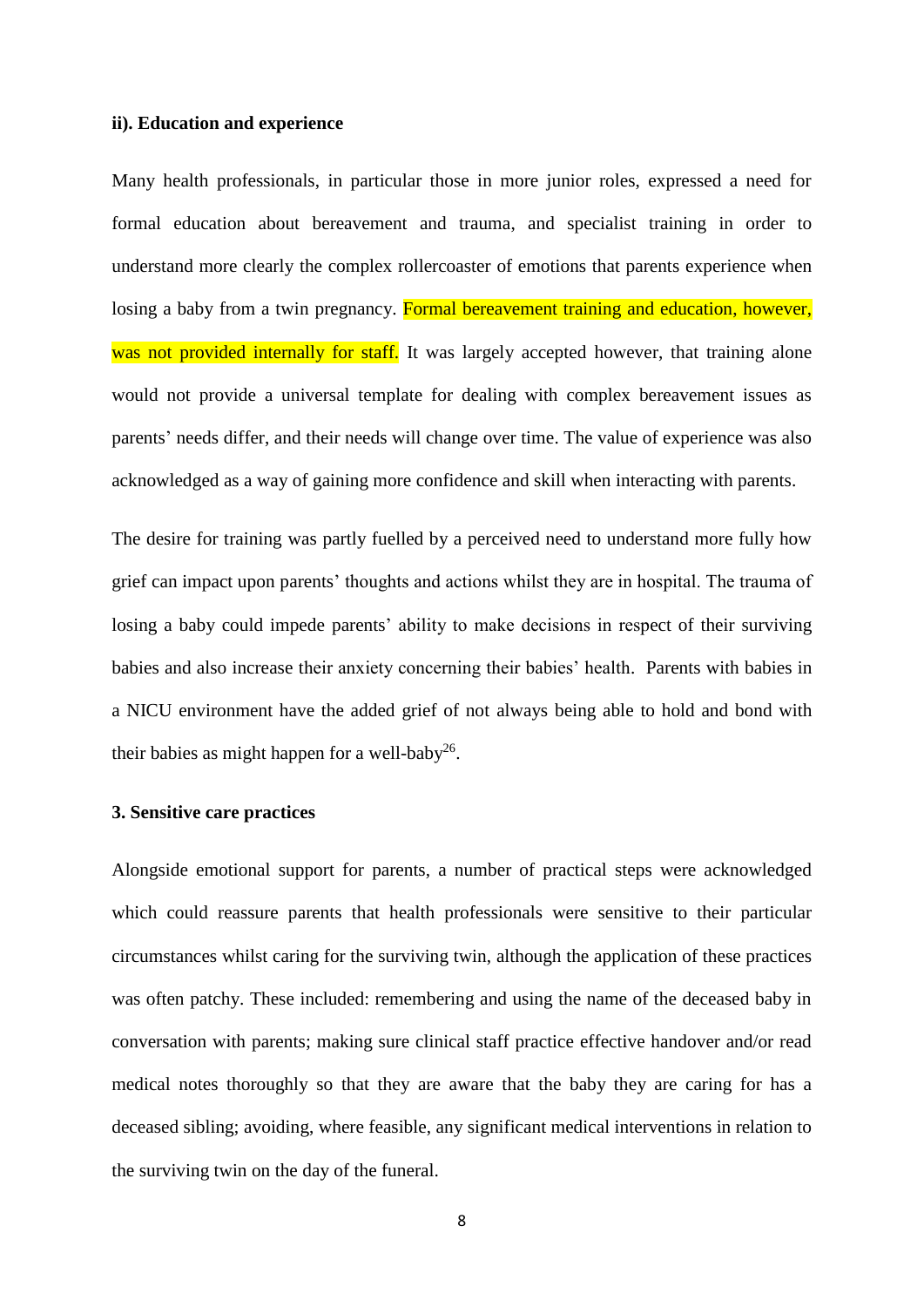Most health professionals recognised as important the inclusion of the surviving twin in the memory making process by, if possible, taking photographs of the twins together. Also, where possible, attempts were made to keep parents and their surviving twin apart from sets of healthy twins on the ward. Nursing staff, however, suggested that continuity of implementing these practices was often hampered because of insufficient staffing levels, insufficient time, and space constraints.

#### **i) Utilising bereavement services**

There were a range of professionals in the hospital who were able to offer more specialist bereavement support to parents. Nursing staff suggested however, that there was often confusion surrounding when and how to access these services. Given the complex nature of parents' grief, they were unsure when grieving may become viewed as 'unhealthy' and in need of specialist intervention; secondly, they were unsure as to the exact nature of professional support offered, in particular by social workers and clinical psychologists; thirdly, they did not know how to effectively broach the subject of, often stigmatised, counselling support with parents themselves.

Many health professionals felt there should be more information made available to both parents and health professionals as to the remit of each service and how they could be contacted. Many nurses suggested that allied services seem less accessible on the ward. This situation might be improved they suggested, if specialist bereavement professionals visited the ward on an informal and occasional basis, and thereby become more of a familiar face to both parents and staff. Whilst bereavement support to parents after discharge is available, senior physicians found however, that parents often turned down the offer of counselling, citing the reason that it is held too close to the maternity unit where they lost their baby.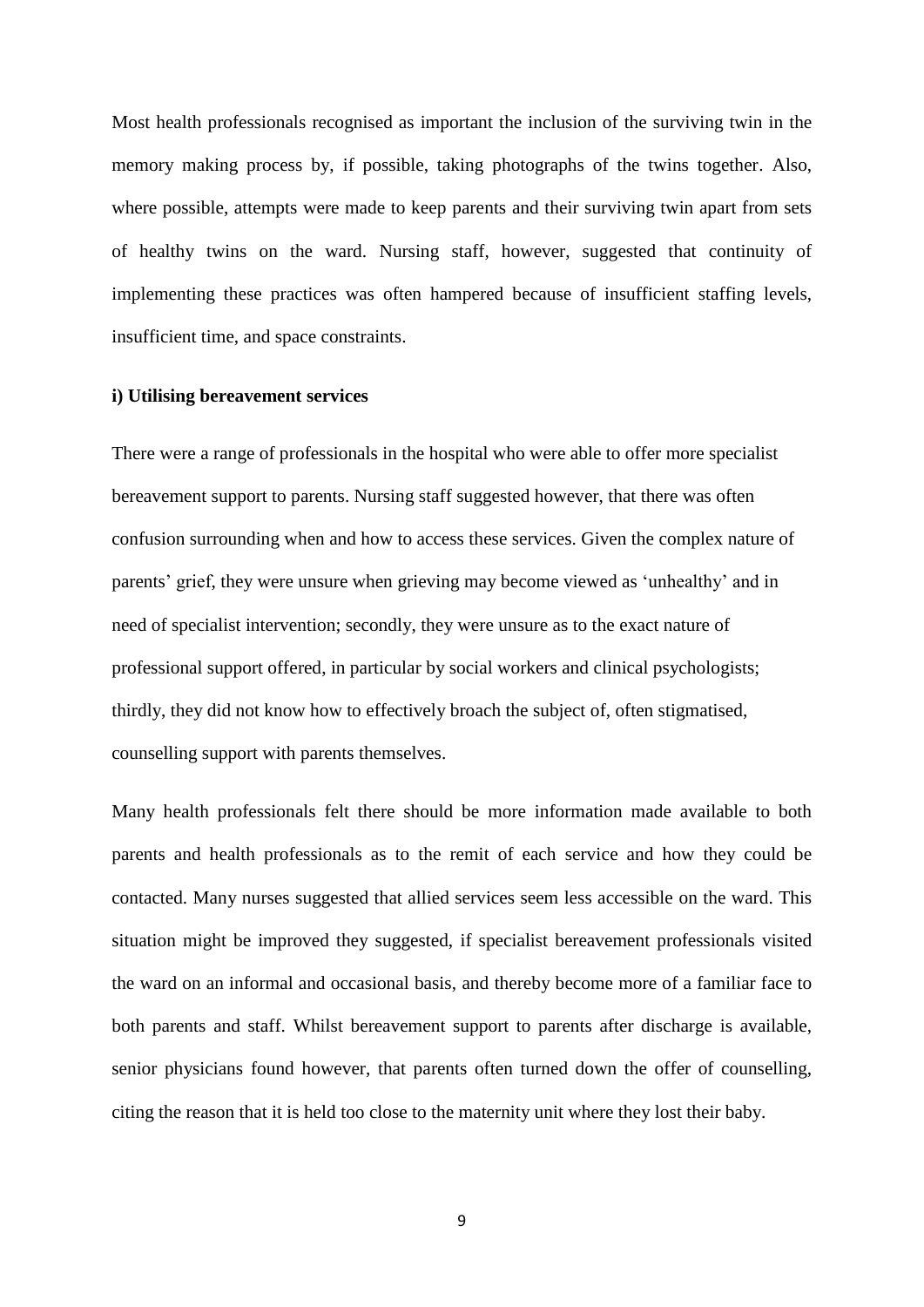Many health professionals observed the fact that parents who had lost a baby from a twin pregnancy tended to put their grief 'on hold' whilst in hospital. This view raised questions about the effectiveness of bereavement counselling soon after a loss.

Bereavement specialists did recognise that parents may not want to talk in depth about their loss but might appreciate the time away from the ward to talk to someone not involved in their baby's care. Health professionals often referred, however, to an informal 'Buddy' group. This enabled parents sharing similar experiences to be put in touch with each other for mutual support. Health professionals perceived this initiative to be popular with parents.

#### **ii) Communicating information to bereaved parents**

More senior staff in particular, noted that the trauma of the loss of a twin may impact significantly upon the way in which parents receive and interpret information from health professionals in relation to their surviving baby. They stressed the importance of gaining feedback from parents in order to make sure that they have understood the information they have been given. Health professionals across all roles suggested that they reflected upon the ways in which they delivered information in order to be as clear, reassuring and sensitive as possible. A common theme was uncertainty around the possible disparity between how parents *appear* to be coping on the ward and whether they are revealing the full extent of their emotional distress.

#### **Discussion**

Our study demonstrates that health professionals generally perceive that parents who have experienced a loss from a twin pregnancy do have specific needs, but feel ill-equipped in terms of time, resources and expertise to deal with these challenges. Helping parents deal with the early stages of their grief was recognised as complex as parents may be experiencing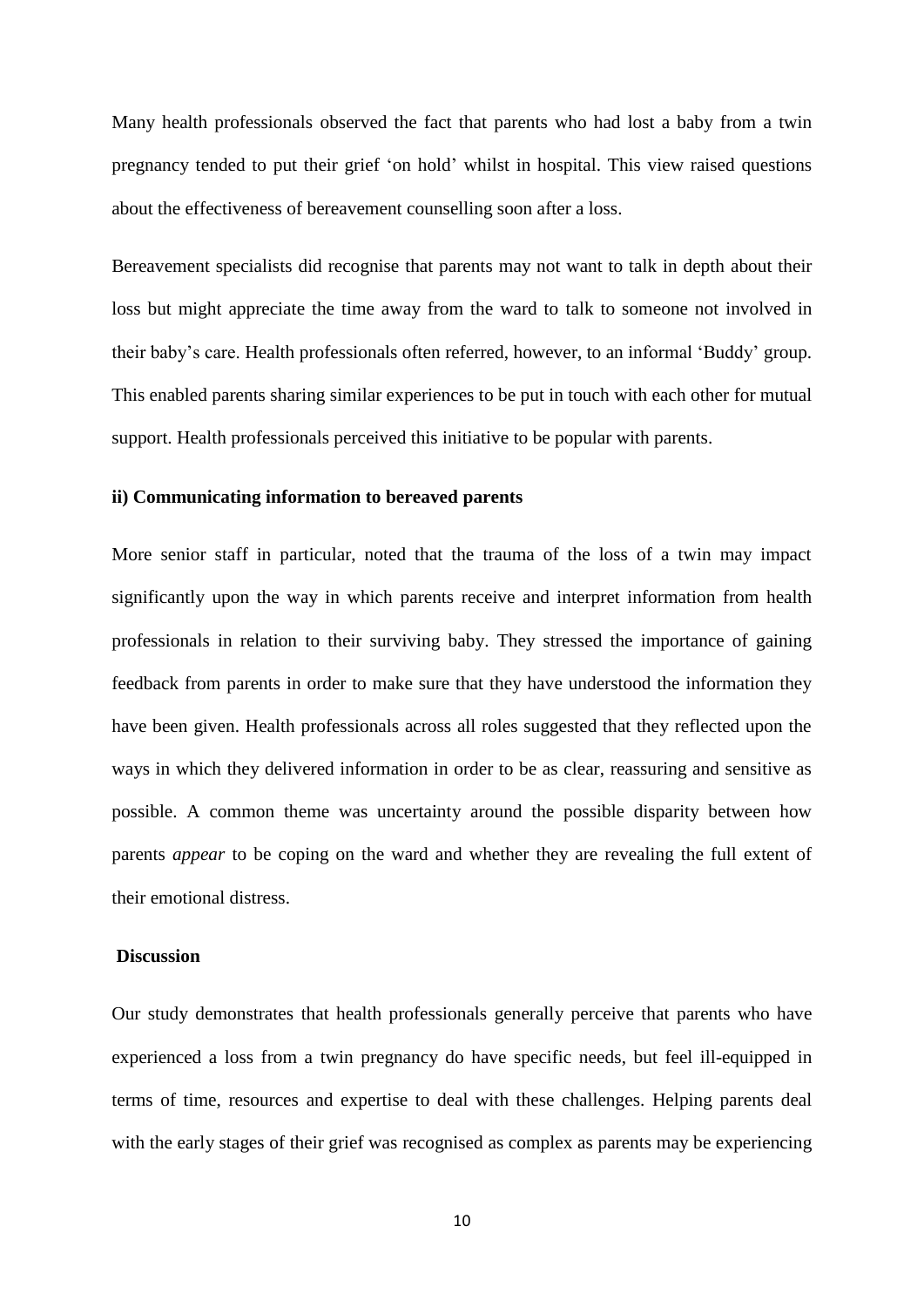a range of emotions simultaneously. Additional factors were also recognised as impacting upon grief, including the stage at which the loss occurs.

Conversely, however, it was suggested by some health professionals that there was a tendency to recognise a loss from a twin pregnancy as less significant than a singleton loss. This contradicts evidence from parent studies<sup>21, 26</sup>, including our own study, which suggests that the grief for the lost twin is in no way diminished by the presence of the healthy twin.

Health professionals did acknowledge that relatively small practical steps, such as remembering and using the name of the deceased twin for example, can sometimes be taken to improve the experiences of bereaved parents during their time in hospital. Wilson et  $al^{27}$ argue that health professionals who cared for the deceased baby are in a unique position of being able to talk about the deceased twin to parents. We have previously reported that these relatively small steps were very much appreciated by parents<sup>21</sup>. In the context of a large and busy ward, however, consistent implementation of such practices is harder to achieve. Health professionals recognised, for example, that bereaved parents built up relationships of trust with certain staff members during their time in hospital. Due to staffing organisation however, it is not always possible to ensure continuity in the care team of one particular baby.

Professional bereavement support within the hospital was intermittently accessed and often underutilised, mainly due to a lack of understanding as to what services particular roles could offer and when it was appropriate to refer parents. Whilst more junior staff expressed confusion over when to call upon seemingly remote bereavement services, those in more senior roles suggested that financial restraints may prevent more widespread use of such limited services. Whilst improving information availability for both parents and health professionals was seen as a useful way of overcoming some of these issues, there was no consensus on the specific format of such information.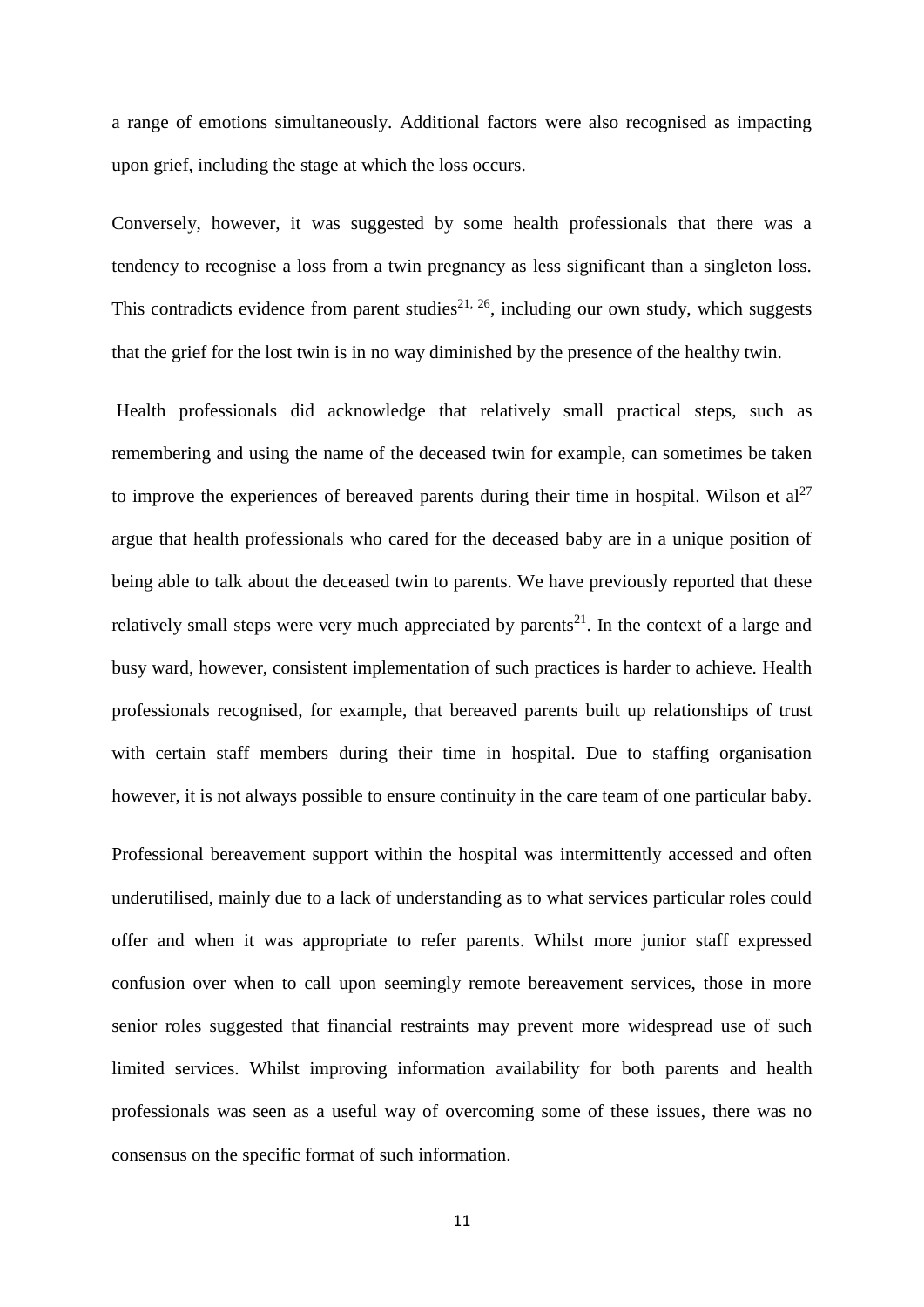The intermittent referral of parents to counselling services sits at odds with recommendations that bereavement counselling should always be offered to parents both immediately after their loss and in the long term<sup>14</sup>. Conversely however, McGrath  $(2011)$  highlights the fact that studies measuring the effectiveness of counselling soon after neonatal loss are inconclusive and additionally, have not taken into consideration the specific circumstances of loss from a multiple pregnancy<sup>28</sup>. Health professionals in our study observed that parents appeared to put their grief 'on hold' whilst caring for their surviving baby, which calls into question the benefits of counselling at this point. More research is needed to assess the effectiveness of counselling immediately after the loss of a multiple.

Many of the themes that emerged from the data resonate with other qualitative studies. Wallbank and Robertson<sup>29</sup> found that nurses caring for bereaved parents asked for more bereavement training and felt unprepared to deal with parents' emotional needs. Similarly, McCreight $30$  recognised the pivotal role of nurses in building up a relationship of trust with bereaved parents. Other studies $31-33$  do highlight the specific psychological aspects of loss from a twin or multiple pregnancy upon all family members but lack the in-depth insight of health professionals themselves into what those issues are for parents, what health professionals *perceive* those needs to be and the disparity between the two.

The study has some limitations. The findings of the study relate to the parameters of the research field set within one hospital, and may not be generalizable to other populations. At this site there was a midwife whose role was dedicated to caring for twin pregnancies which was acknowledged as a very valuable resource for parents. Health professionals' experiences in other settings may reflect differences in resource availability, service quality and other contextual factors. It is important to note however, that even in a site recognised as a centre of excellence for the care of parents experiencing a multiple birth, issues concerning bereavement have been highlighted and require attention.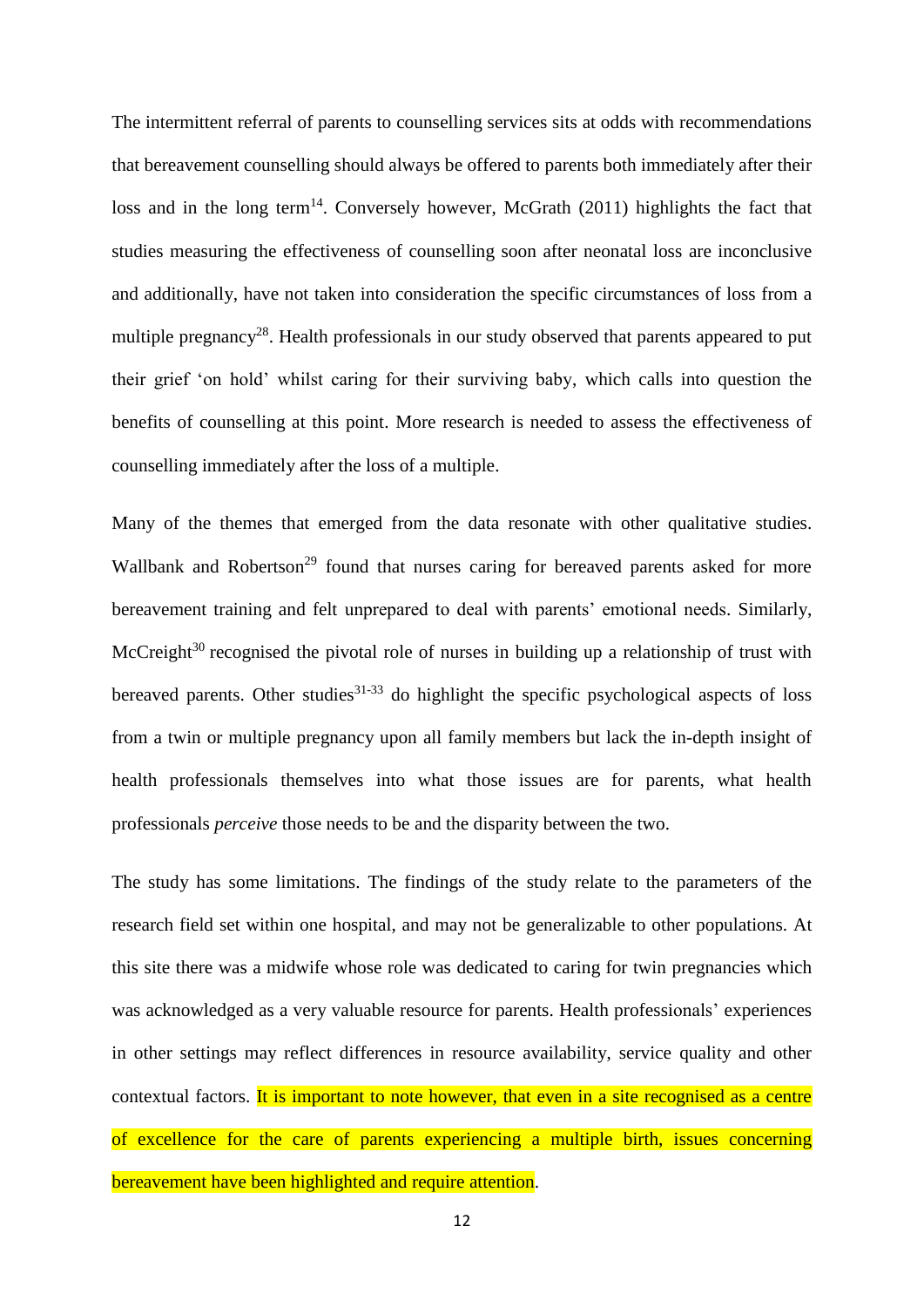By focusing on the experiences of loss from a twin pregnancy, we hope this study will encourage more qualitative research into the specific practical and emotional issues faced by bereaved parents. Issues raised within this study that could warrant further research include: the impact of the trauma of a loss upon decision making for parents whilst in hospital (planning a baby's funeral for example) and the ways in which health professionals can enable bereaved parents to make informed decisions in emotionally challenging times. Further insight will enable health professionals to understand more fully the complex needs of parents who lose a twin in utero, at birth or neonatally and subsequently feel better equipped to provide effective emotional care to bereaved parents during their time in hospital.

## **Acknowledgements**

The research team would like to thank all the health professionals who took part in this study. We would also like to acknowledge the valuable contributions of Professor Steve Robson, Professor of Fetal Medicine, Jane Denton, CBE (Director of the Multiple Births Foundation and Chair of the project Steering Group), Claire Campbell (Senior nurse In NICU) and Sandra Bosman (Multiples Midwife).

**Conflict of interest**. The authors declare no conflict of interest. This project was funded by the Tiny Lives Trust. Registered Charity Number: 700510. The funders played no part in the study design, data collection, data analysis, report writing or publication decisions.

Supplementary information is available at the Journal of Perinatology's website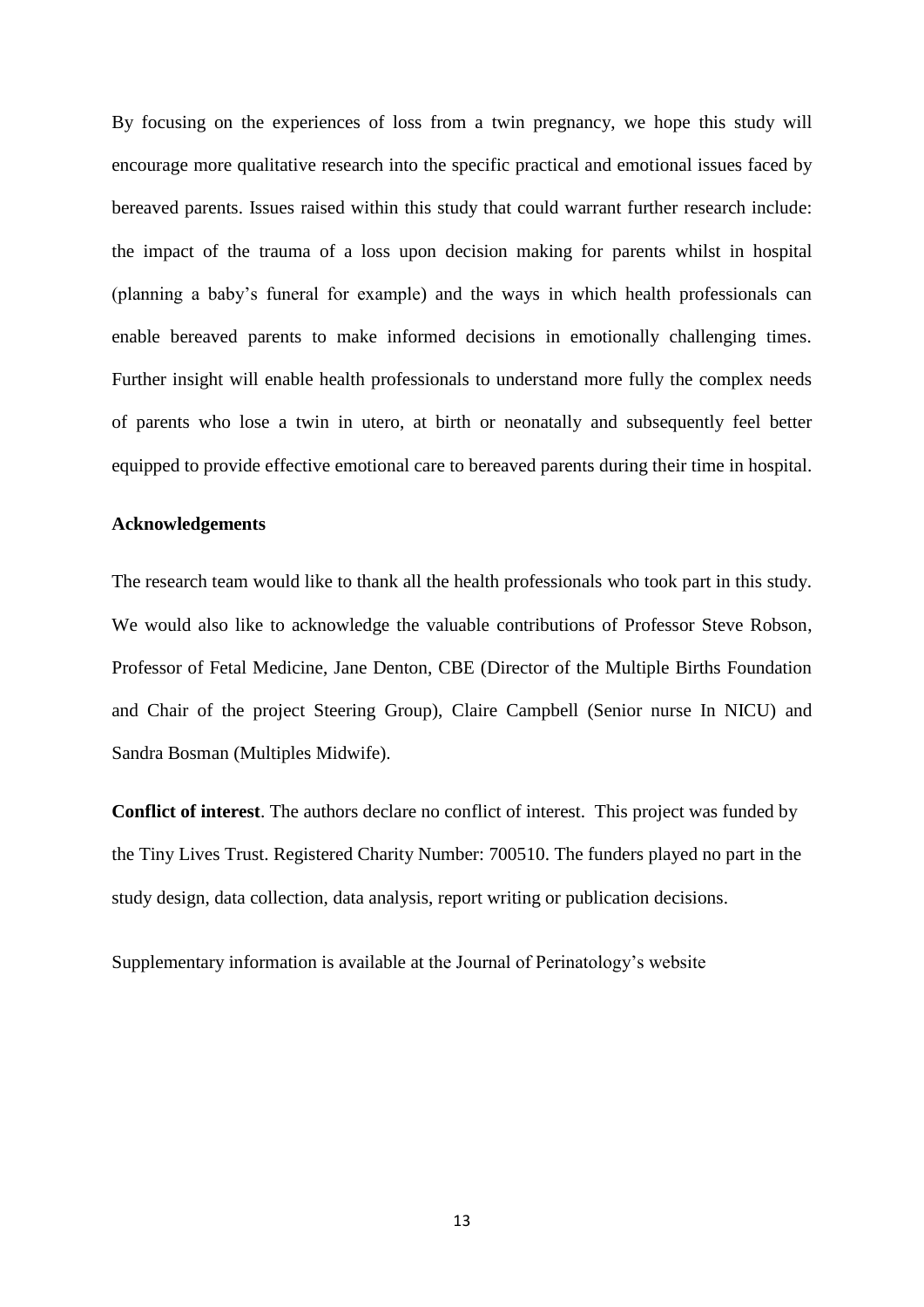#### **References**

- 1. Gold KJ. Navigating care after a baby dies: a systematic review of parent experiences with health providers. *J Perinatol* 2007; **27**: 230-237.
- 2. Einaudi MA, Le Coz P, Malzac P, Michel F, D'Ercole C, Gire C. Parental experience following perinatal death: exploring the issues to make progress. *Eur J Obstet Gynecol Reprod Biol* 2010; **151**: 143-148.
- 3. Goëb JL, Leblanc-Deshayes M, Coin L, Malka J, Bouderlique C, Duverger P. Neonatal death of a new-born twin *Arch Pediatr* 2004; **11**: 1135-1138.
- 4. Roehrs C, Masterson A, Alles R, Witt C, Rutt P. Caring for families with Perinatal Loss. *J Obstet Gynecol Neonatal Nurs* 2008; **37**: 631-639.
- 5. Chan MF, Lou FL, Cao FL, Ping L, Liu L, Wu LH. Investigating factors associated with nurses' attitudes towards perinatal bereavement care: a study in Shandong and Hong Kong*. J Clin Nurs.* 2009; **18**: 2344-2354.
- 6. Chan MF, Lou FL, Arthur DJ. Survey Comparing the Attitudes toward Perinatal Bereavement Care of Nurses from Three Asian Cities. *Eval Health Prof* 2010; **33**: 514- 533.
- 7. Beck CT*,* Gable RK*.* Secondary traumatic stress in labor and delivery nurses: A mixed methods study*. J Obstet Gynecol Neonatal Nurs* 2012; **41**: 747*-*760*.*
- 8. Puia D, Lewis L, Beck C. Experiences of Obstetric Nurses Who Are Present for a Perinatal Loss. *J Obstet Gynecol Neonatal Nurs* 2013; **42**: 321-331.
- 9. Henley A, Schott J. The death of a baby before, during, or shortly after birth. Good practice from the parents perspectives. *Semin Fetal Neonatal Med* 2008; **13**: 325-328.
- 10. American Congress of Obstetricians and Gynaecologists. *New Guidelines on Managing Stillbirth*. 2009.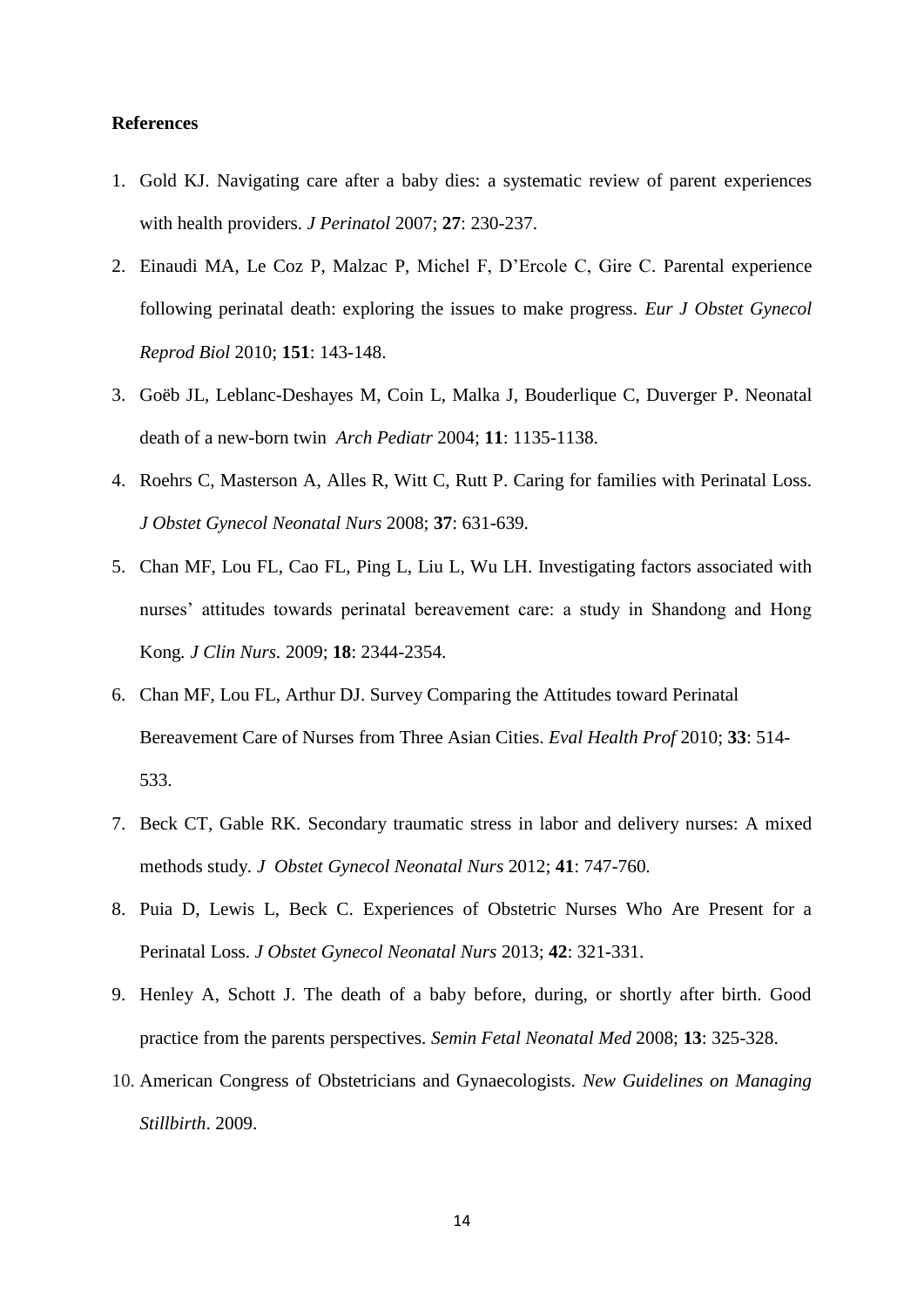- 11. National Institute for Health and Care Excellence. *Multiple pregnancy: The management of twin and triplet pregnancies in the antenatal period* 2011. https://www.nice.org.uk/guidance/cg129/chapter/guidance (last accessed 4th August 2015).
- 12. Bryan EM. The death of a new-born twin: how can support for parents be improved? *Acta Genet Stat* 1986; **35**: 115-118.
- 13. Bryan EM. The Death of a twin. *Palliat Med* 1995; **9**: 187-192.
- 14. De Kleine M, Cuisinier M, Kollee L, Bethlehem G, deGraauw K. Guidance after twin and singleton neonatal death. *Arch Dis Child* 1995; **36**: 125-126.
- 15. Lewis E. Bryan EM. Management of perinatal loss of a twin*. BMJ* 1988; **19**:1321-1323
- 16. Cleary-Goldman J, D'Alton M. Management of a single fetal demise in a multiple gestation*. Am J of Obstet and Gynaecol* 2004; **59**: 285-298.
- 17. Swanson PB, Kane RT, Pearsall-Jones JG, Swanson CF, Croft ML. How couples cope with a death of a twin or higher order multiple. *Twin Res Hum Genet* 2009; **12**: 392-402.
- 18. Knox E, Martin W. Multiples Clinic: a model for antenatal care. *Semin Fetal and Neonatal Med*. 2010; **15**: 357-361.
- 19. Attia L, Nolan A. Caring for parents following the death of a twin: A student's experience. *Brit J Midwif* 2011; **19**: 665-669.
- 20. Pector EA, Green J, Ehlers M, Ramsey Carr K, Brink Larsen K, Monaghan O et al. Personal experiences of bereaved twins, parents of twins and their carers. *Twin Res* 2002; **5**: 236-44.
- 21. Richards J, Graham RH, Embleton N, Campbell C, Rankin J. Mothers' perspectives on the perinatal loss of a co-twin: A qualitative study. *BMC Pregnancy & Childbirth* 2015; **15**:143.